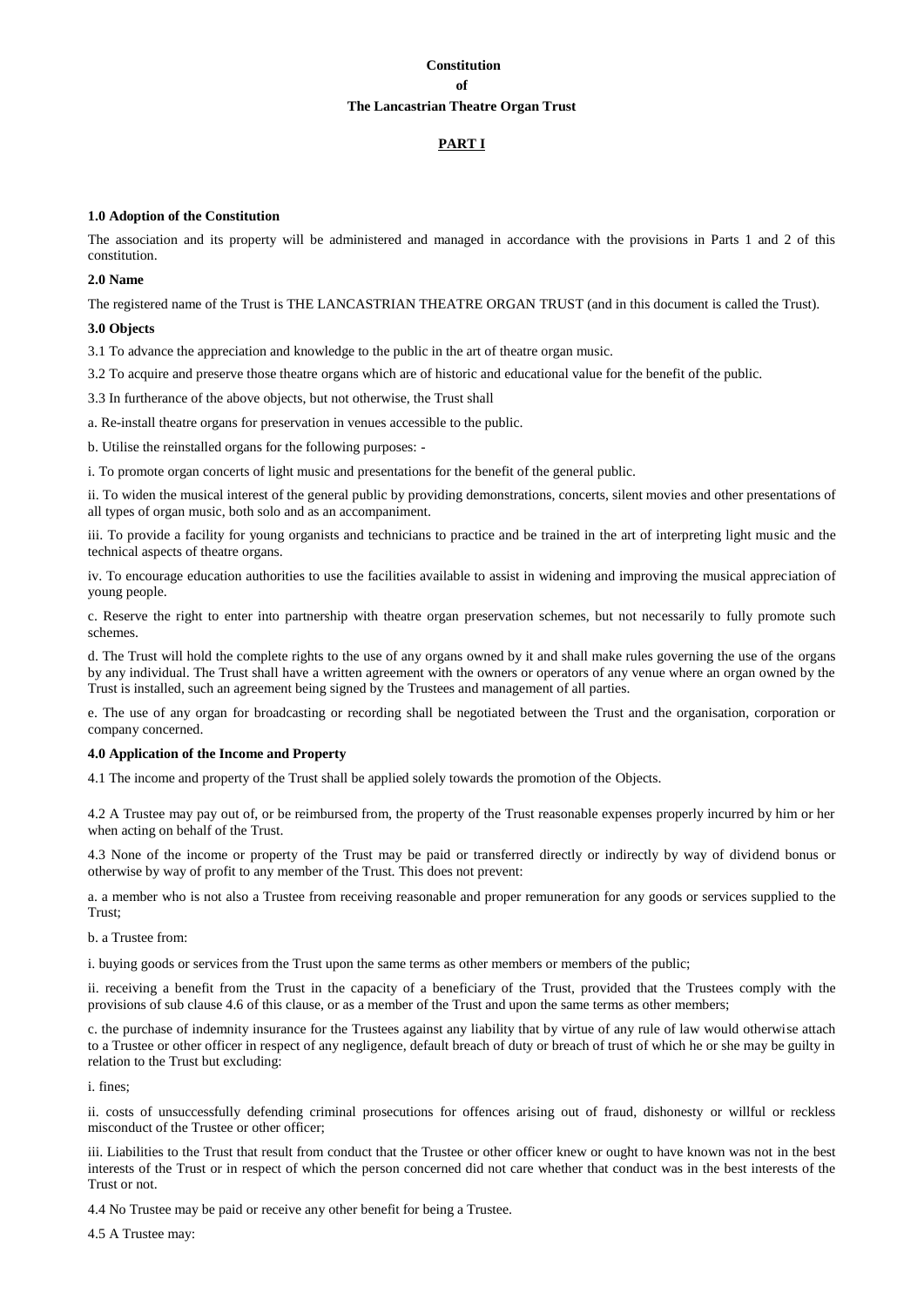- a. sell goods, services or any interest in land to the Trust;
- b. be employed by or receive any remuneration from the Trust;
- c. receive any other financial benefit from the Trust, if:
- d. he or she is not prevented from so doing by sub-clause (4.4) of this clause; and
- e. the benefit is permitted by sub-clause (4.3) of this clause; or

f. the benefit is authorised by the Trustees in accordance with the conditions in sub-clause (4.6) of this clause.

4.6 a. If it is proposed that a Trustee should receive a benefit from the Trust that is not already permitted under sub-clause (4.3) of this clause, he or she must:

i. declare his or her interest in the proposal;

ii. be absent from that part of any meeting at which the proposal is discussed and take no part in any discussion of it;

iii. not be counted in determining whether the meeting is quorate;

iv. not vote on the proposal.

b. In cases covered by sub-clause (4.5) of this clause, those Trustees who do not stand to receive the proposed benefit must be satisfied that it is in the interests of the Trust to contract with or employ that Trustee rather than with someone who is not a Trustee and they must record the reason for their decision in the minutes. In reaching that decision the Trustees must balance the advantage of contracting with or employing a Trustee against the disadvantage of doing so (especially the loss of the Trustee's services as a result of dealing with the Trustee's conflict of interest).

c. The Trustees may only authorise a transaction falling within paragraphs 4.5(a)-(c) of this clause the Trustee body comprises a majority of Trustees who have not received any such benefit.

d. If the Trustees fail to follow this procedure, the resolution to confer a benefit upon the Trustee will be void and the Trustee must repay to the Trust the value of any benefit received by the Trustee from the Trust.

4.7 A Trustee must absent himself or herself from any discussions of the Trustees in which it is possible that a conflict will arise between his or her duty to act solely in the interests of the Trust and any personal interest (including but not limited to any personal financial interest) and take no part in the voting upon the matter.

4.8 In this Clause 4, "Trustee" shall include any person firm or company connected with the Trustee.

### **5. Dissolution**

5.1 If the members resolve to dissolve the Trust the Trustees will remain in office as Trust Trustees and be responsible for winding up the affairs of the Trust in accordance with this clause.

5.2 The Trustees must collect in all the assets of the Trust and must pay or make provision for all the liabilities of the Trust.

5.3 The Trustees must apply any remaining property or money

a. directly for the Objects;

b. by transfer to any charity with objects the same as or similar to the Trust;

c. in such other manner as the Charity Commission for England and Wales ("the Commission") may approve in writing in advance.

5.4 The members may pass a resolution before or at the same time as the resolution to dissolve the Trust specifying the manner in which the Trustees are to apply the remaining property or assets of the Trust and the Trustees must comply with the resolution if it is consistent with paragraphs (a)-(c) inclusive in sub-clause (5.3) above.

5.5 In no circumstances shall the net assets of the Trust be paid to or distributed among the members of the Trust (except to a member that is itself a Trust).

5.6 The Trustees must notify the Commission promptly that the Trust has been dissolved. If the Trustees are obliged to send the Trust's accounts to the Commission for the accounting period, which ended before its dissolution, they must send the Commission the Trust's final accounts.

#### **6. Amendments**

6.1 The Trust may amend any provision contained in Part 1 of this Constitution provided that

a. no amendment may be made that would have the effect of making the Trust cease to be a Trust at law;

b. no amendment may be made to alter the Objects if the change would not be within the reasonable contemplation of the members of or donors to the Trust;

c. no amendment may be made to clause 4 without the prior written consent of the Commission;

d. any resolution to amend a provision of Part 1 of this constitution is passed by not less than two thirds of the members present and voting at a general meeting.

6.2 Any provision contained in Part 2 of this constitution may be amended, provided that any such amendment is made by resolution passed by a simple majority of the members present and voting at a general meeting.

6.3 A copy of any resolution amending this constitution shall be sent to the Commission within twenty-one days of it being passed.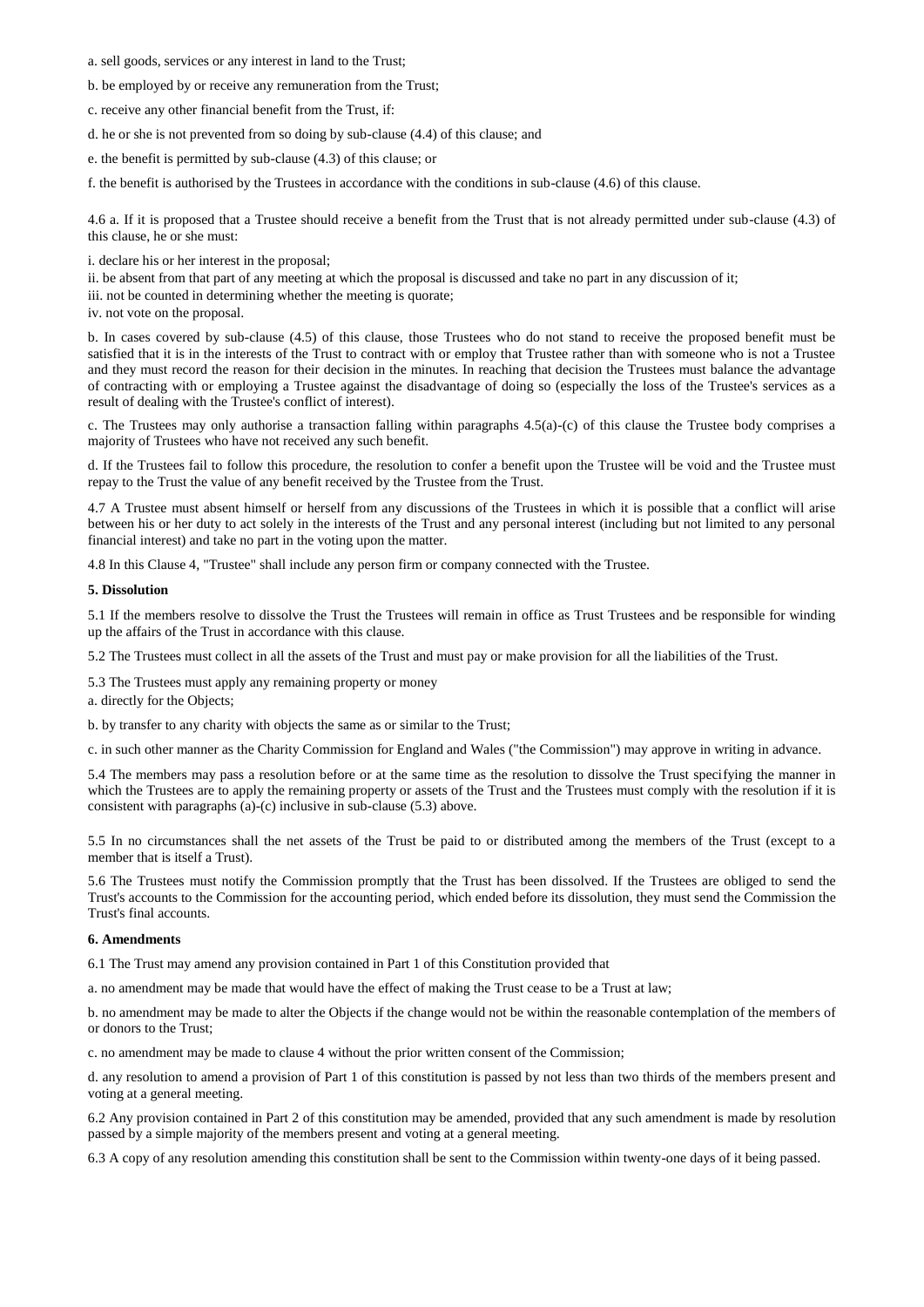# **7. Membership**

7.1 The Trust shall consist of subscribing members in the categories below:

a. **Ordinary:** An ordinary member becomes a member of the Trust on the payment of the annual fee as determined in d. below and shall have voting rights.

b. **Associate:** An Associate member is defined as a member who is living at the same address as an ordinary member and as such pays a reduced annual fee, as determined in d. below and shall have voting rights.

c. **Junior:** Junior membership shall be open to persons under the age of 18 who will pay a fee as determined in d. below but shall not have voting rights.

d. Subscriptions shall be such sum as shall be determined by the Trustees subject to ratification at an Annual General Meeting. Members, except existing Life Members, shall pay the subscription annually on the anniversary of their acceptance to membership.

#### e. Applications for Membership:

i The Applicant must sign an application form for membership of the Trust. No person shall become a member of the Trust until the application has been approved.

ii. In the event of an application not being approved, the Trustees, if requested, by the applicant, shall give the reason for nonacceptance in writing.

iii. When a person has been elected and has paid their appropriate subscription, he or she shall be a member of the Trust and shall be deemed to have agreed to be bound by these rules.

7.2 a. The Trustees may only refuse an application for membership if acting reasonably and properly; they consider it to be in the best interests of the Trust to refuse the application.

b. The Trustees must inform the applicant in writing of the reasons for the refusal within twenty-one days of the decision.

c. The Trustees must consider any written representations the applicant may make about the decision. The Trustees' decision following any written representations must be notified to the applicant in writing but shall be final.

7.3 Membership is not transferable to anyone else.

7.4 The Trustees must keep a register of names and addresses of the members, which must be made available to any member upon request.

# **8. Termination of Membership**

Membership is terminated if:

8.1 The member dies or, if it is an organisation, ceases to exist;

8.2 The member resigns by written notice to the Trust unless, after the resignation, there would be less than two members;

8.3 Any sum due from the member to the Trust is not paid in full within 60 days of it falling due;

8.4 the member is removed from membership by a resolution of the Trustees that it is in the best interests of the Trust that his or her membership is terminated. A resolution to remove a member from member from membership may only be passed if:

a. the member has been given at least twenty one days' notice in writing of the meeting of the Trustees at which the resolution will be proposed and the reasons why it is to be proposed;

b. the member or, at the option of the member, the member's representative (who need not be a member of the Trust) has been allowed to make representations to the meeting.

#### **9. General meetings**

9.1 The Trust must hold a general meeting within twelve months of the date of the adoption of this constitution.

9.2 An annual general meeting must be held in each subsequent year and not more than fifteen months may elapse between successive annual general meetings.

9.3 All general meetings other than annual general meetings shall be called Special General Meetings.

9.4 The Trustees may call a Special General Meeting at any time.

9.5 The Trustees must call a special general meeting if requested to do so in writing by at least twenty members. The request must state the nature of the business that is to be discussed. If the Trustees fail to hold the meeting within twenty-eight days of the request, the members may proceed to call a special general meeting but in doing so they must comply with the provisions of this Constitution.

9.6 The AGM Agenda will comprise the following items:

a. To receive and, if approved, to adopt the Annual Report and an approved Statement of the accounts to the end of the last preceding financial year prepared in accordance with such of the requirements of the Statement of Recommended Practice entitled " Accounting by Charities" (as from time to time amended) which apply to the Trust.

b. to elect up to 9 Trustees

c. to elect a President, Vice Presidents and the Patron.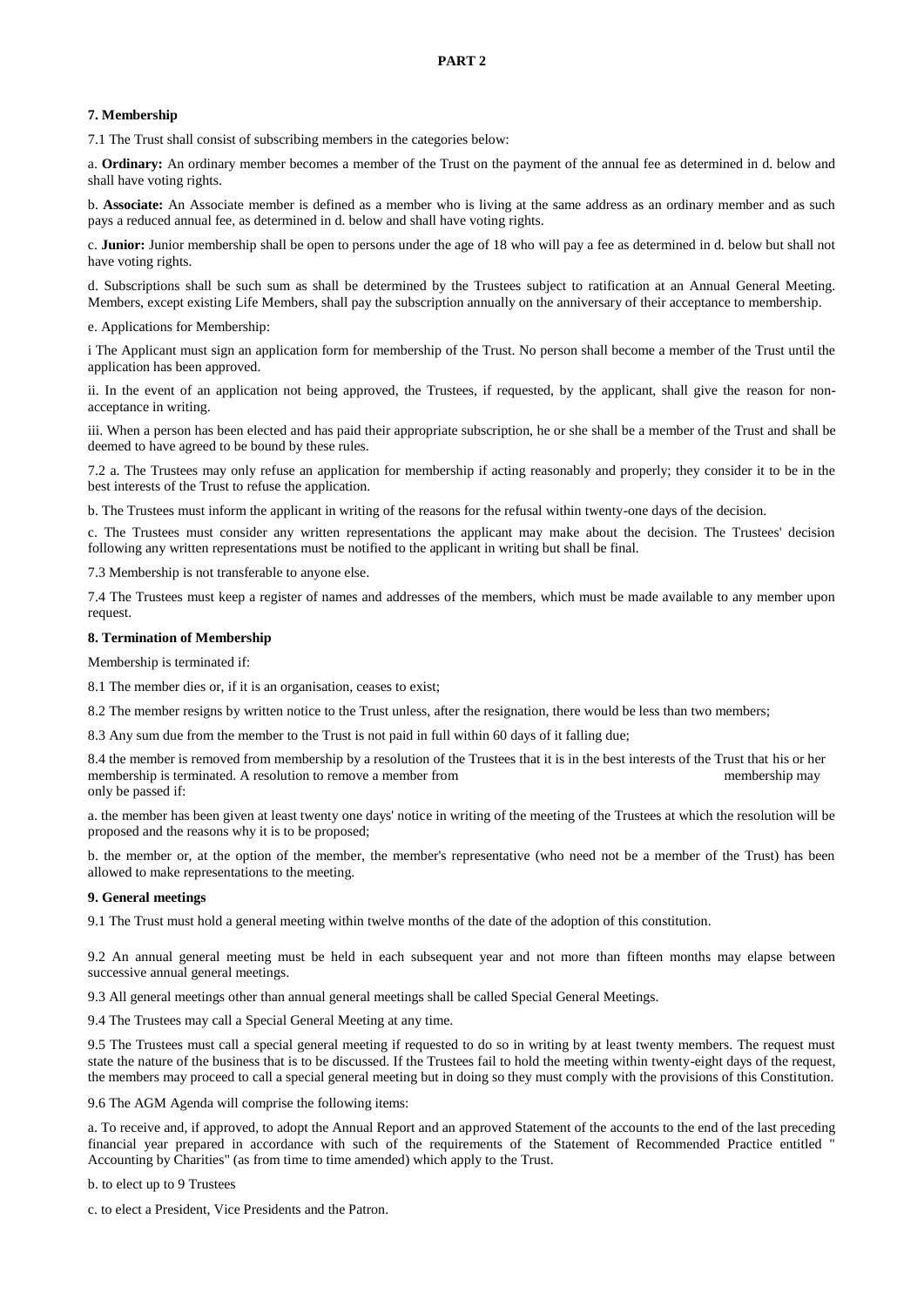i. The Trustees shall recommend a President and Vice-Presidents to the Annual General Meeting for election by the members to hold office until the next Annual General Meeting and who shall then be eligible for re-election.

ii. Any person of good standing may be selected as a Patron by the Trustees and appointed by the members at an Annual General Meeting.

d. to elect the Independent Examiner of the Accounts

e. To deal with any special matter which the Trustees desire to bring before the members and to receive and consider any other relevant business or propositions from the members. The Chairman of the meeting has the right to refuse any such propositions that are not in the best interests of the welfare, future benefit and independence of the Trust or, with the agreement from those present, where insufficient time is available or can be allowed for, a full and frank discussion of the proposition.

f. A member of the Trust may request an item to be placed on the Agenda of an Annual General Meeting by putting that request in writing to the Trust Secretary at least 48 days prior to the meeting. The Trustees may direct that any resolution that appears to them to be scandalous or vexatious or contrary to the provisions of this constitution or not in the interests of the Trust shall not be placed upon any Agenda or discussed at the meeting.

#### **10. Notice**

10.1 The minimum period of notice required to hold any general meeting of the Trust is fourteen clear days from the date on which the notice is deemed to have been given.

10.2 A general meeting may be called by shorter notice, if it is so agreed by all the members entitled to attend and vote.

10.3 The notice must specify the date, time and place of the meeting and the general nature of the business to be transacted. If the meeting is to be an Annual General Meeting, the notice must say so.

10.4 The notice must be given to all the members and to the Trustees.

# **11. Quorum**

11.1 No business shall be transacted at any general meeting unless a quorum is present.

11.2 A quorum is 15 members entitled to vote upon the business to be conducted at the meeting

11.3 The authorised representative of a member organisation shall be counted in the quorum.

11.4 If

a. a quorum is not present within half an hour from the time appointed for the meeting; or

b. during a meeting a quorum ceases to be present, the meeting shall be adjourned to such time and place as the Trustees shall determine.

11.5 The Trustees must re-convene the meeting and must give at least seven clear days' notice of the re-convened meeting stating the date time and place of the meeting.

11.6 If no quorum is present at the re-convened meeting within fifteen minutes of the time specified for the start of the meeting the members present at that time shall constitute the quorum for that meeting.

# **12. Chairman**

12.1 General meetings shall be chaired by the person who has been elected as Chairman, under the provisions of 18.1.1

12.2 If there is no such person or he or she is not present within fifteen minutes of the time appointed for the meeting a Trustee nominated by the Trustees shall chair the meeting.

12.3 If there is only one Trustee present and willing to act, he or she shall chair the meeting.

12.4 If no Trustee is present and willing to chair the meeting within fifteen minutes after the time appointed for holding it, the members present and entitled to vote must choose one of their number to chair the meeting.

#### **13. Adjournments**

13.1 The members present at a meeting may resolve that the meeting shall be adjourned.

13.2 The person who is chairing the meeting must decide the date time and place at which meeting is to be re-convened unless those details are specified in the resolution.

13.3 No business shall be conducted at an adjourned meeting unless it could properly have been conducted at the meeting had the adjournment not taken place.

13.4 If a meeting is adjourned by a resolution of the members for more than seven days, at least seven clear days' notice shall be given of the re-convened meeting stating the date time and place of the meeting.

#### **14. Votes**

14.1 Each individual member whose subscription is fully paid up to the date of the meeting shall have one vote but if there is an equality of votes the person who is chairing the meeting shall have a casting vote in addition to any other vote he or she may have.

14.2 A resolution in writing signed by each member (or in the case of a member that is an organisation, by its authorised representative) who would have been entitled to vote upon it had it been proposed at a general meeting shall be effective. It may comprise several copies each signed by or on behalf of one or more members.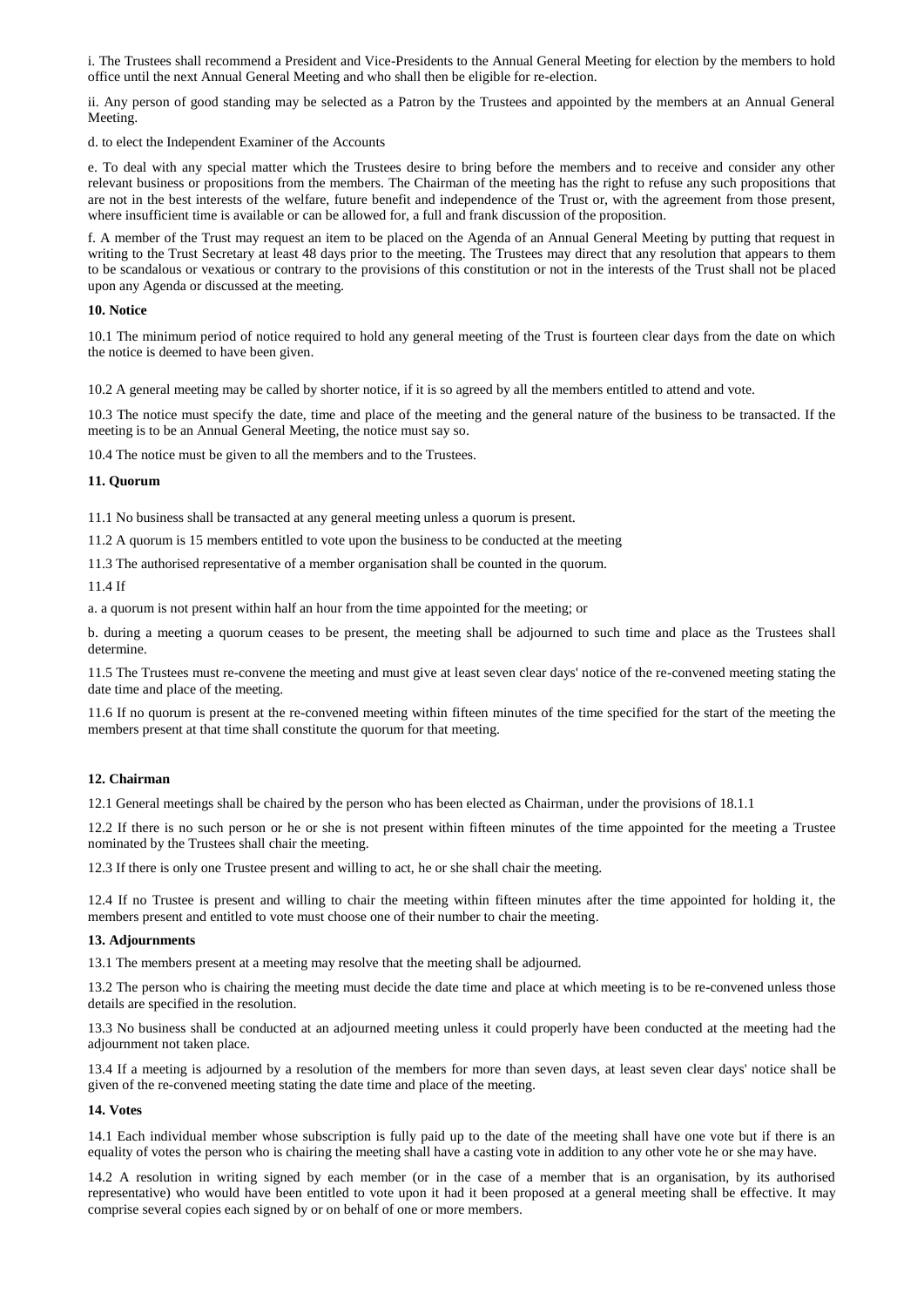### **15. Representatives of Other Bodies**

15.1 Any organisation that is a member of the Trust may nominate any person to act as its representative at any meeting of the Trust.

15.2 The organisation must give written notice to the Trust of the name of its representative. The nominee shall not be entitled to represent the organisation at any meeting unless the notice has been received by the Trust. The nominee may continue to represent the organisation until written notice to the contrary is received by the Trust.

15.3 Any notice given to the Trust will be conclusive evidence that the nominee is entitled to represent the organisation or that his or her authority has been revoked. The Trust shall not be required to consider whether the nominee has been properly appointed by the Organisation.

## **16 Trustees**

16.1 The Trust and its property shall be managed and administered by a group of member volunteers elected in accordance with this Constitution. The elected members shall be the Trustees of the Trust and in this constitution are together called "the Trustees". It is a requirement of Trustees that they are in a position to take an active role in the aims and objectives of the Trust by accepting responsibility for agreed defined management tasks.

# **17. The Appointment of Trustees**

17.1 The Trustees shall be elected by a show of hands at the Annual General Meeting, from eligible members present.

17.2 A nominee as a Trustee must have been a fully paid up member of the Trust continuously for three years or the nominated representative of an organisation that is a member of the Trust.

17.3 No one may be appointed a Trustee if he or she would be disqualified from acting under the provisions of Clause 19.

17.4 The number of Trustees shall be not less than five with a maximum of nine.

17.5 The first Trustees shall be those persons elected as Trustees at the meeting at which this constitution is adopted.

17.6 A Trustee may not appoint anyone to act on his or her behalf at meetings of the Trustees.

17.7 The Trustees will retire from office by rotation after 2 years and may offer themselves for re-election.

The method used to determine which Trustees will retire during the first two years from the introduction of the Constitution, will be determined by the Trustees.

17.8 No-one may be elected a Trustee at any annual general meeting unless prior to the meeting the Secretary has been given at least 21 days notice before the date of the meeting and the notice:

a. is signed by a member entitled to vote at the meeting;

b. states the member's intention to propose the appointment of a person as a Trustee;

c. is signed by the person who is to be proposed to show his or her willingness to be appointed.

17.9 A person seeking election as a Trustee must provide details to the Secretary of his background and his reasons for wishing to become a Trustee within 21 days in order that the members have sufficient information about the applicant prior to voting.

17.10 The appointment of a Trustee must not cause the number of Trustees to exceed any number fixed in accordance with this constitution as the maximum number of Trustees.

17.11 The Trustees shall ensure that any prospective Trustee is fully acquainted with the duties of Trustees as determined by the Charity Commission, the Constitution of the Trust and their suitability of being a Trustee.

#### **18. Powers of Trustees**

18.1 The Trustees must manage the business of the Trust and have the following powers in order to further the Objects (but not for any other purpose):

18.1.1 The Trustees shall appoint annually:

- i. A Chairman from the elected Trustees.
- ii. A Secretary
- iii. A Treasurer

# 18.1.2 The Trustees may;

a. raise funds. In doing so, the Trustees must not undertake any substantial permanent trading activity and must comply with any relevant statutory regulations;

b. buy, take on lease or in exchange, hire or otherwise acquire any property and to maintain and equip it for use;

c. sell, lease or otherwise dispose of all or any part of the property belonging to the Trust. In exercising this power, the Trustees must comply as appropriate with sections 36 and 37 of the Charities Act 1993;

d. borrow money and to charge the whole or any part of the property belonging to the Trust as security for repayment of the money borrowed. The Trustees must comply as appropriate with sections 38 and 39 of the Charities Act 1993 if they intend to mortgage land;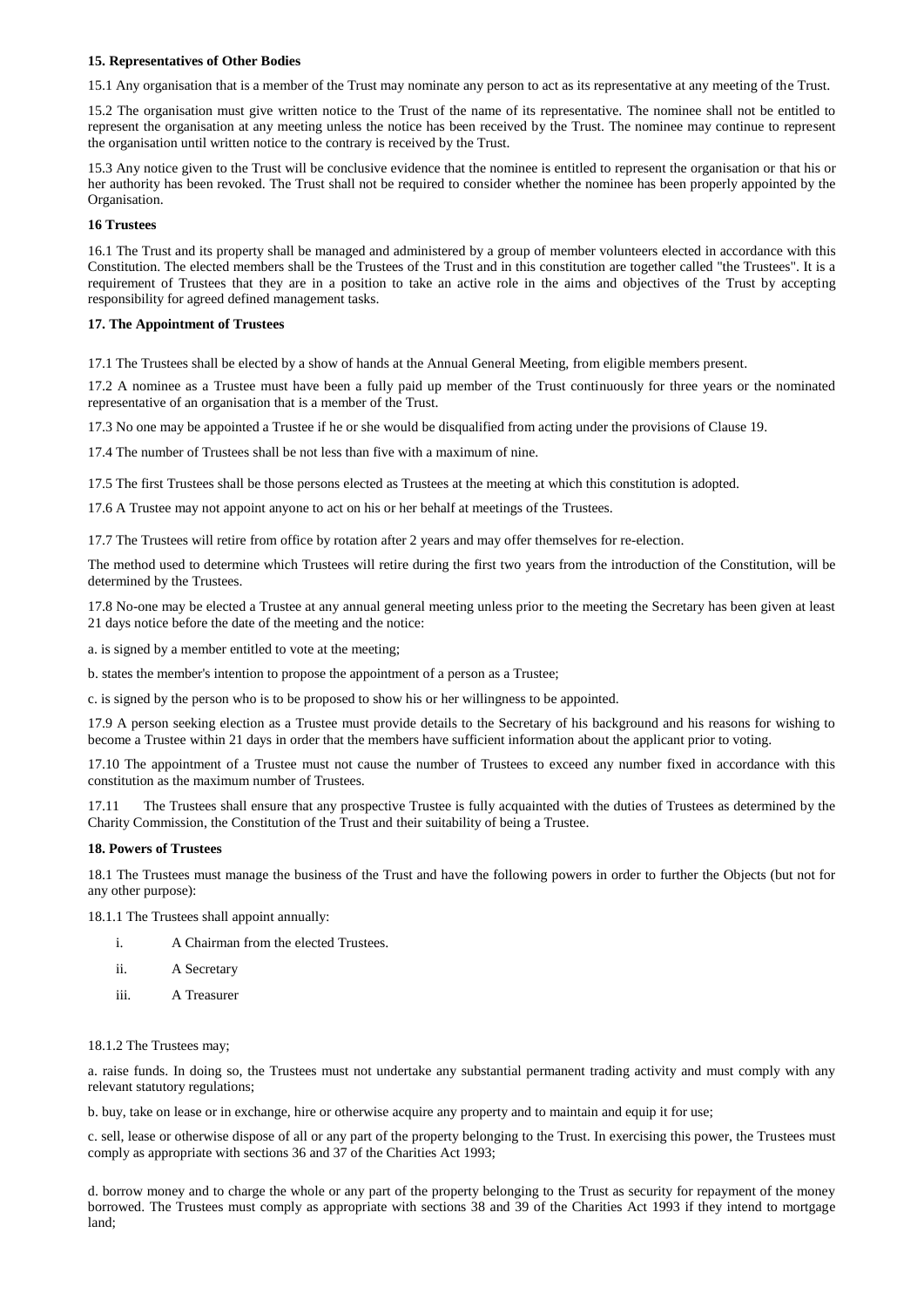e. co-operate with other charities, voluntary bodies and statutory authorities and to exchange information and advice with them;

f. establish or support any charitable trusts, associations or institutions formed for any of the charitable purposes included in the Objects;

g. acquire, merge with or enter into any partnership or joint venture arrangement with any other charity formed for any of the Objects;

h. set aside income as a reserve against future expenditure but only in accordance with a written policy about reserves;

i. obtain and pay for such goods and services as are necessary for carrying out the work of the Trust;

j. open and operate such bank and other accounts as the Trustees consider necessary and to invest funds and to delegate the management of funds in the same manner and subject to the same conditions as the Trustees of a trust are permitted to do by the Trustee Act 2000;

k. The operation of the Trust's Bank Account shall be by four authorised signatories and cheques shall require to be signed by two of the signatories;

l. do all such other lawful things as are necessary for the achievement of the Objects;

18.2 No alteration of this constitution or any special resolution shall have retrospective effect to invalidate any prior act of the Trustees;

18.3 Any meeting of Trustees at which a quorum is present at the time the relevant decision is made may exercise all the powers exercisable by the Trustees.

### **19. Disqualification and Removal of Trustees.**

A Trustee shall cease to hold office if he or she:

19.1 is disqualified for acting as a Trustee by virtue of section 72 of the Charities Act 1993 (or any statutory re-enactment or modification of that provision);

19.2 ceases to be a member of the Trust;

19.3 becomes incapable by reason of mental disorder, illness or injury of managing and administering his or her own affairs;

19.4 resigns as a Trustee by notice to the Trust (but only if at least two Trustees will remain in office when the notice of resignation is to take effect); or

19.5 is absent without the permission of the Trustees from all their meetings held within a period of six consecutive months and the Trustees resolve that his or her office be vacated.

#### **20. Proceedings of Trustees**

20.1 The Trustees may regulate their proceedings as they think fit, subject to the provisions of this constitution.

20.2 The Trustees shall meet on at least a bi-monthly basis or more frequently if required. Any Trustee may call a meeting of the Trustees.

20.3 The secretary must call a meeting of the Trustees if requested to do so by a Trustee.

20.4 Questions arising at a meeting must be decided by a majority of votes.

20.5 In the case of an equality of votes, the person who chairs the meeting shall have a second or casting vote.

20.6 No decision may be made by a meeting of the Trustees unless a quorum is present at the time that the decision is purported to have been made.

20.7 The quorum shall be four or such larger number as may be decided from time to time by the Trustees.

20.8 A Trustee shall not be counted in the quorum present when any decision is made about a matter upon which that Trustee is not entitled to vote.

20.9 If the number of Trustees is less than the number fixed as the quorum, the continuing Trustees or Trustee may act only for the purpose of filling vacancies or of calling a general meeting.

20.10 The person elected as the Chairman shall chair meetings of the Trustees.

20.11 If the Chairman is unwilling to preside or is not present within ten minutes after the time appointed for the meeting, the Trustees present may appoint one of their number to chair that meeting.

20.12 The person appointed to chair meetings of the Trustees shall have no functions or powers except those conferred by this constitution or delegated to him or her in writing by the Trustees.

20.13 A resolution in writing signed by all the Trustees entitled to receive notice of a meeting of Trustees and to vote upon the resolution shall be as valid and effectual as if it had been passed at a meeting of the Trustees convened and held.

20.14 The resolution in writing may comprise several documents containing the text of the resolution like form each signed by one or more Trustees.

20.15 A meeting of Trustees may be held by suitable electronic means agreed by the Trustees in which all participants may communicate with all other participants.

### **21. Delegation**

21.1 The Trustees may delegate any of their powers or functions to a working party comprising of one Trustee and any number of volunteers but the terms of any such delegation must be recorded in the minute book.

21.2 The Trustees may impose conditions when delegating, including the conditions that: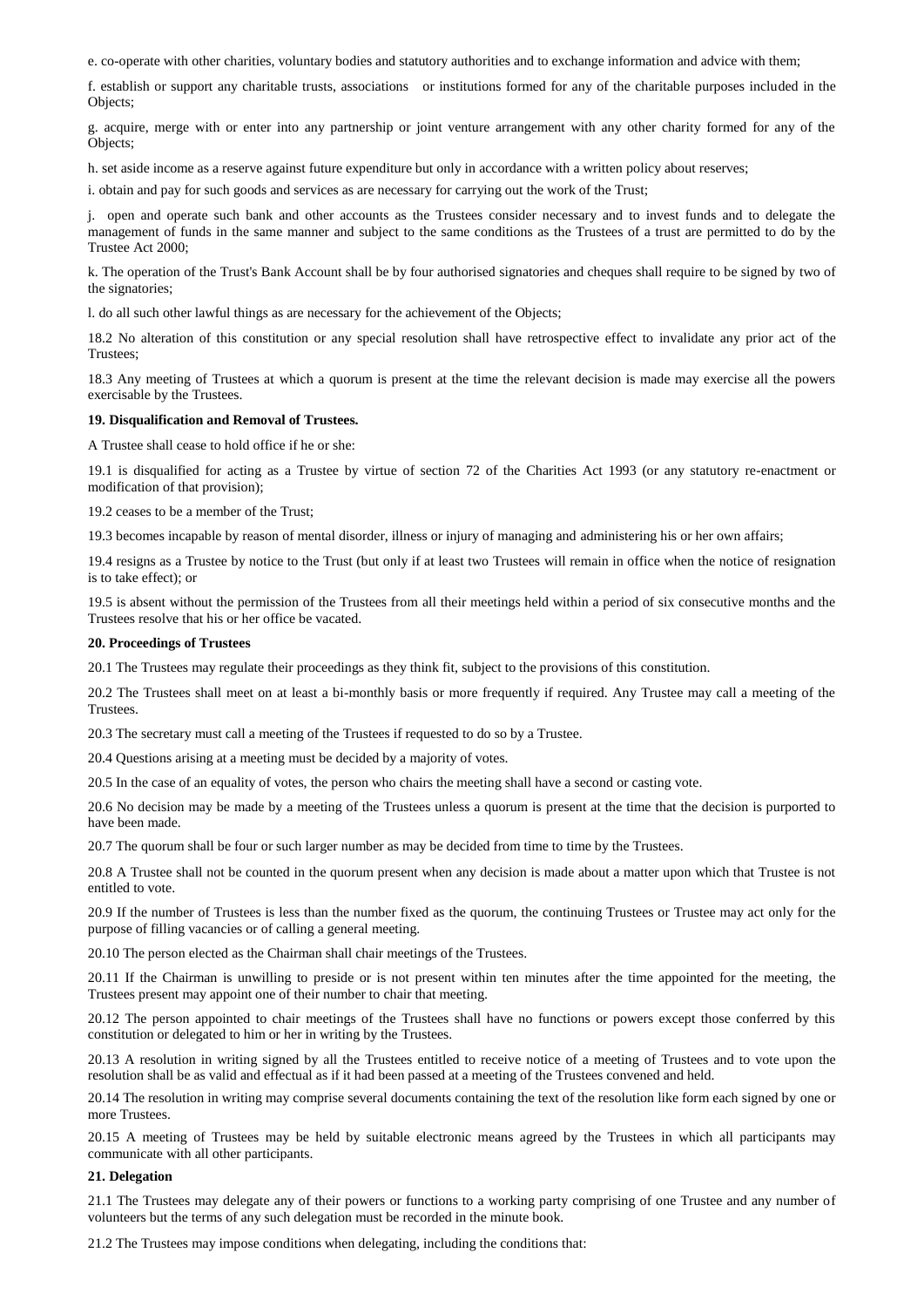a. the relevant powers are to be exercised exclusively by the working party to which they delegate;

b. no expenditure may be incurred on behalf of the Trust except in accordance with a budget previously agreed with the Trustees.

21.3 The Trustees may revoke or alter a delegation.

21.4 All acts and proceedings of any working parties must be fully and promptly reported to the Trustees.

## **22. Irregularities in Proceedings**

22.1 Subject to sub-clause 22.2 of this clause, all acts done by a meeting of Trustees or of a committee of Trustees, shall be valid notwithstanding the participation in any vote of a Trustee:

a. who was disqualified from holding office;

b. who had previously retired or who had been obliged by the constitution to vacate office;

c. who was not entitled to vote on the matter, whether by reason of interest or otherwise. if, without:

i. the vote of that Trustee; and

ii. that Trustee being counted in the quorum,

iii. the decision has been made by a majority of the Trustees at a quorate meeting.

22.2 Sub-clause 22.1 of this clause does not permit a Trustee to keep any benefit that may be conferred upon him or her by a resolution of the Trustees or of a committee of Trustees if the resolution would otherwise have been void.

22.3 No resolution or act of

a. the Trustees

b. any committee of the Trustees

c. the Trust in general meeting

will be invalidated by reason of the failure to give notice to any Trustee or member or by reason of any procedural defect in the meeting unless it is shown that the failure or defect has materially prejudiced a member or the beneficiaries of the Trust,

#### **23. Minutes**

The Trustees must keep minutes of all:

23.1 appointments of Trustees;

23.2 proceedings at meetings of the Trust;

23.3 meetings of the Trustees or any Management Committee appointed by the Trustees including:

a. the names of the Trustees and any members present at the meeting;

b. the decisions made at the meetings; and

c. where appropriate the reasons for the decisions.

#### **24. Annual Report and Return and Accounts**

24.1 The Trustees must comply with their obligations under the Charities Act 1993 with regard to:

a. the keeping of accounting records for the Trust up to and including the 31st July of each year;

b. the preparation of annual statements of account for the Trust;

c. the transmission of the statements of account to the Trust;

d. the preparation of an annual report and its transmission to the Commission;

e. the preparation of an annual return and its transmission to the Commission.

24.2 Accounts must be prepared in accordance with the provisions of any Statement of Recommended Practice issued by the Commission, unless the Trustees are required to prepare accounts in accordance with the provisions of such a Statement prepared by another body.

#### **25. Registered particulars**

The Trustees must notify the Commission promptly of any changes to the Trust's entry on the Central Register of Charities.

#### **26. Property**

26.1 The Trustees must ensure the title to:

a. all land held by or in trust for the Trust that is not vested in the Official Custodian of Charities; and

b. all investments held by or on behalf of the Trust, is vested either in a corporation entitled to act as custodian Trustee or in not less that three individuals appointed by them as holding Trustees.

26.2 The terms of the appointment of any holding Trustees must provide that they may act only in accordance with lawful directions of the Trustees and that if they do so they will not be liable for the acts and defaults of the Trustees or of the members of the Trust.

26.3 The Trustees may remove the holding Trustees at any time.